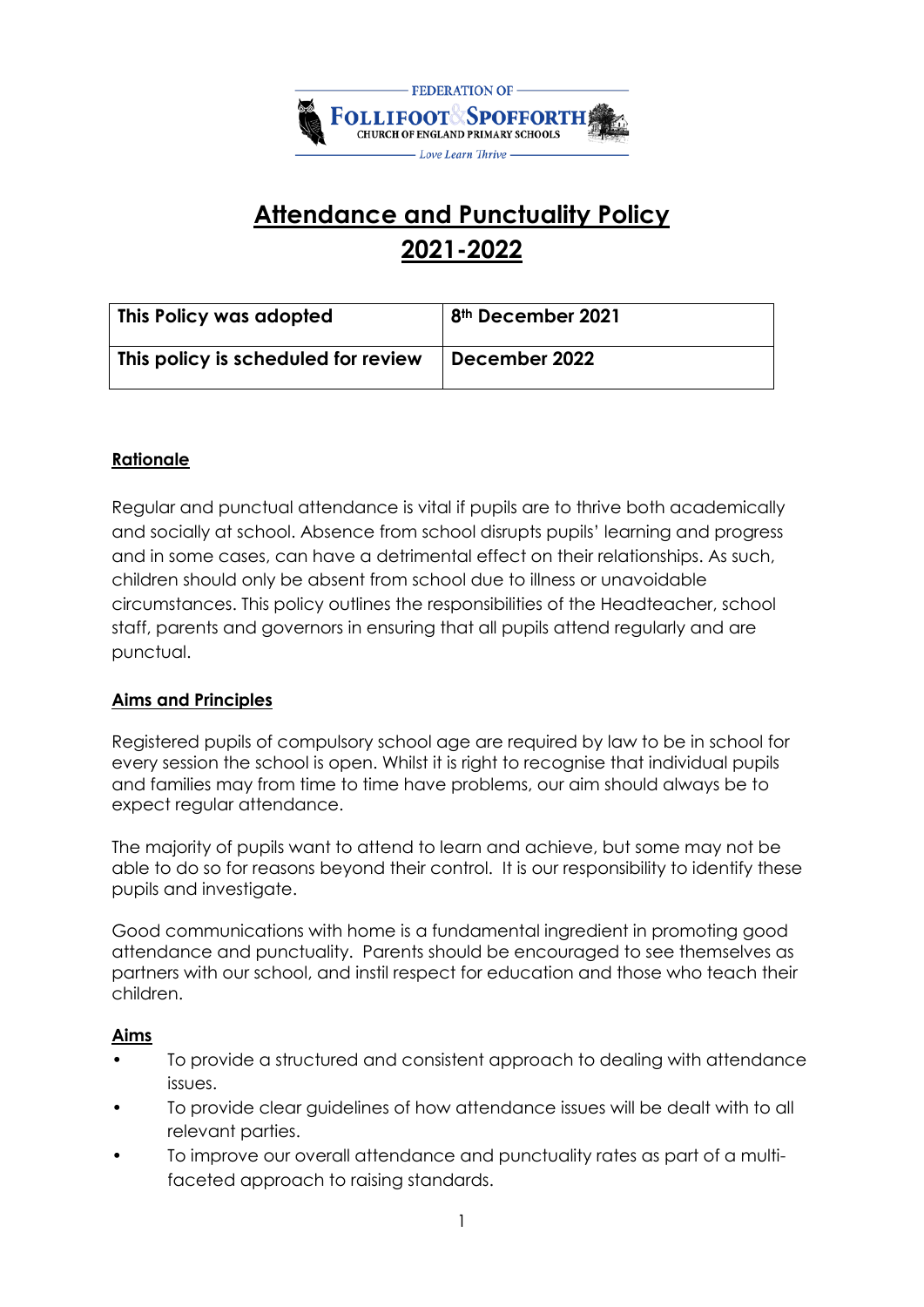In order to further these aims and principles it is our responsibility to:-

- 1. Identify a senior member of staff with oversight and responsibility for attendance.
- 2. Integrate attendance within the pastoral policy of the school.
- 3. Ensure the Headteacher frequently comments on and communicates about attendance and punctuality to pupils, parents and staff.
- 4. Ensure teachers are punctual, expect good attendance and frequently comment on and praise this behaviour in their group.
- 5. Ensure pupils who are late or have been absent are told they have been missed and what it means for them and others.

#### **Legal Requirements**

All children aged 5-18 must receive full time education.

#### **Registration**

An accurate and consistent registration system throughout the school is essential in order that absenteeism can be tackled. It is important that pupils are aware that registration is taking place. Registers are legal documents and can be used in judicial proceedings.

#### Registration Procedure

- Registration in each class must be completed electronically (via ScholarPack) no later than 10 minutes after the start of each morning and afternoon session.
- Children need to be marked as present (using /) or marked with N if they are not present.
- Each administrator will check the registers and contact parents to establish why the child is absent if the parent has not already contacted school.
- Administrators will them amend ScholarPack using the correct code
- Lateness should be clearly indicated if a child arrives 10 minutes after the start of registration, and the time of arrival recorded (L and U codes).

#### **Pupil Illness**

**Role of the Parent** - To call school before the start of the first school day that your child is absent from school to inform them that your child will not be attending due to illness. Keep school informed during the period of illness as appropriate. Following sickness / diarrhoea, children should not return to school less than 48 hours after they were last ill. For advice on when to return your child after other illnesses, please contact your healthcare professional.

**Role of the School** - To record illnesses in the electronic register and advise the parent where relevant as to an appropriate date to return to school.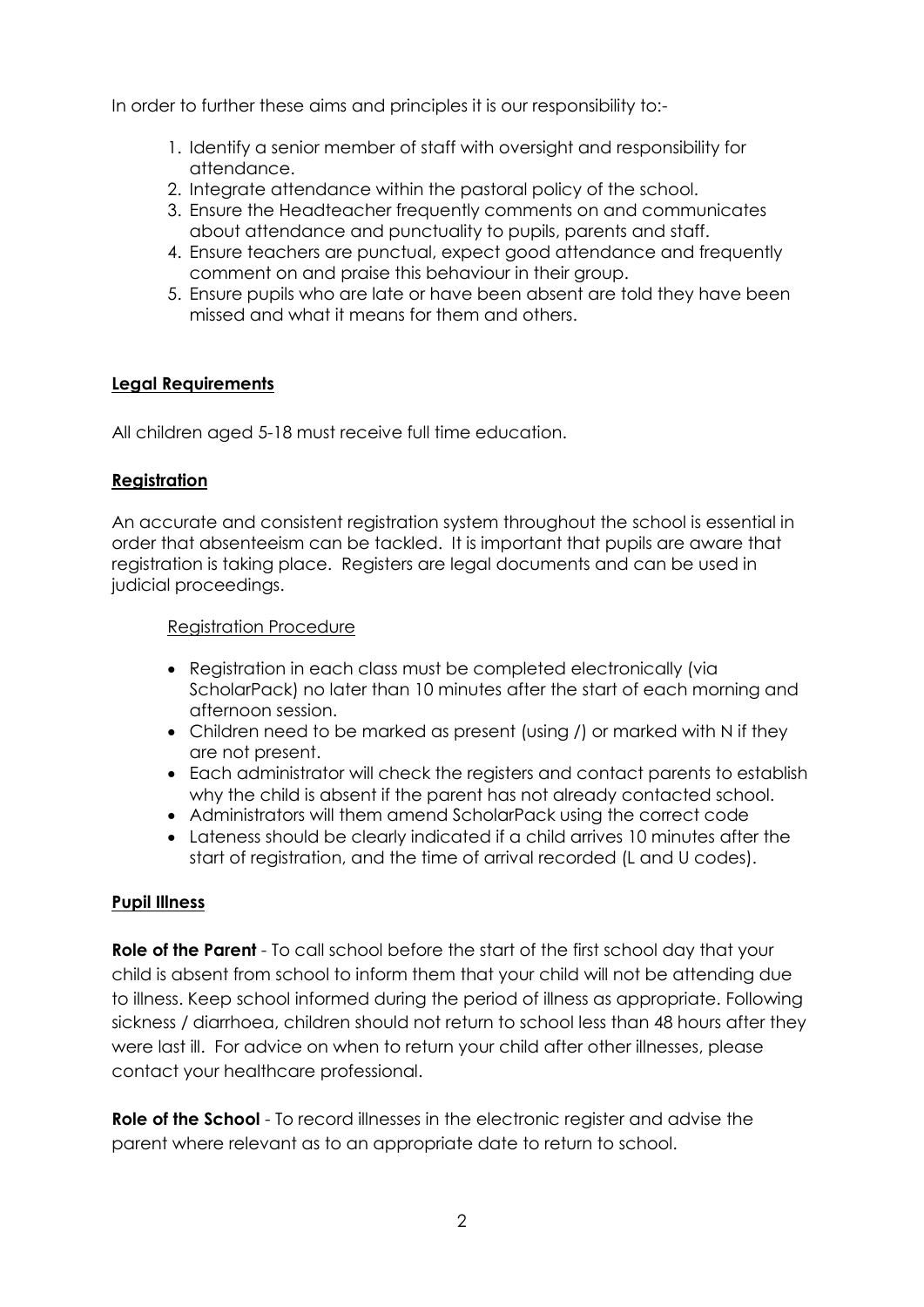**Role of the Class teacher** - To arrange work for the child where the absence may be extended and where the child is capable of completing tasks at home. This includes for those children who are Isolating due to Covid 19 and in line with our Remote Learning Offer.

## **Pupil Punctuality**

Pupils should arrive at school on time each day (8.55 am at both schools). Arriving late is detrimental not only to that child, but to other children in the class where the teacher needs to accommodate a pupil part way through a lesson. Pupils should be on the playground in advance of 8.55 am when the bell rings to indicate the start of the school day. If a pupil is not present when his/her name is called at the beginning of the day, s/he is recorded in the register as having arrived late. Registers close at 9.30 am. After this time, absence without prior notification or acceptable explanation is recorded as unauthorised.

**Role of the Parent** - To ensure that your child is on the playground ready to begin school at 8.55 am. Should you be late due to unavoidable circumstances, it is important that you call school to inform us of this.

**Role of the School** - To record all late arrivals (e.g. after the register has been taken) accordingly in the register. If a pupil has not arrived after the register has closed (9.30 am) without prior notification, this absence will be recorded as unauthorised. It is the school's duty to ensure that, where a child is absent without notification, the administrator contacts parents/carers to find out why. If the administrator is unable to contact the family of a pupil absent without notification, the Headteacher will be informed. If multiple unsuccessful attempts are made to contact parents, this will be recorded by the administrators on the schools safeguarding platform CPOMS. Persistent Absenteeism will also be recorded on CPOMS at the end of each half term.

**Role of the Headteacher** - The Headteacher will implement a range of procedures to build a culture that promotes high levels of attendance while appropriately supporting and challenging absence. As the Headteacher is also the Designated Safeguarding Lead, it may in certain circumstances be necessary for the Headteacher and the Deputy DSL to complete a home visit. This would occur if, after several attempts, the school was unable to contact parents to establish a reason for absence.

**Role of Governors** - To monitor and evaluate the strategy for attendance via examining half termly summary reports and school visits to look at approaches and strategies. Support and challenge the school in ensuring that appropriate steps are taken to improve overall attendance.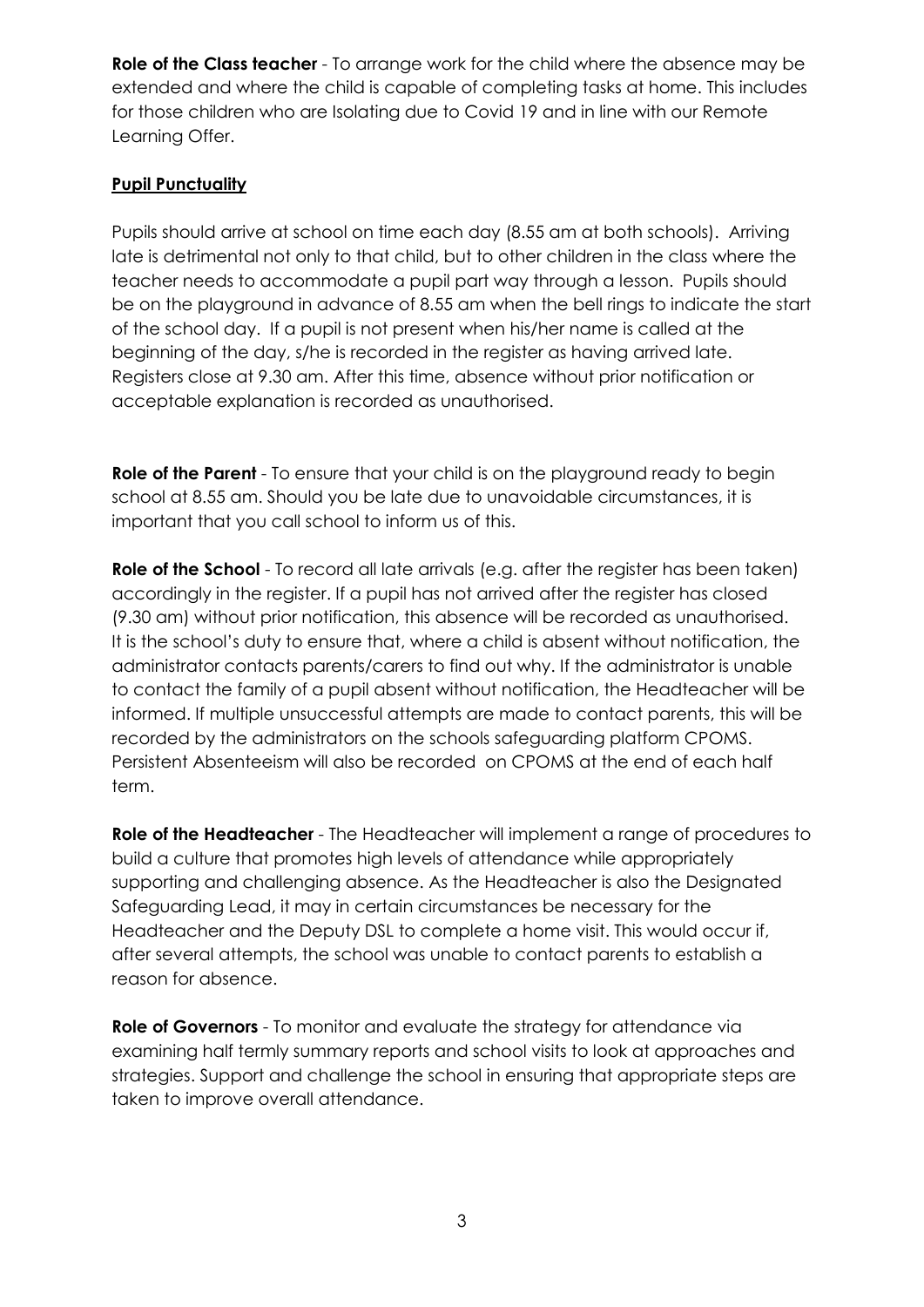## **Building a Culture of High Attendance**

- All staff actively promote the importance of high attendance. Examples parent guide on the importance of good attendance, weekly updates on newsletter, clear guidance of leave in term time that is fully implemented.
- Attendance section on school websites to share information with parents.
- Provide support for individuals when they return from absence establishing a culture and expectation that support will be given to 'catch up' with learning missed.
- Half and full-term summary to review and track key attendance measures will inform appropriate next steps.
- Work with colleagues from behaviour and attendance at the LA to keep up to date with changes to local national picture and practice.
- Contact families every day of absence.
- A school action plan focused on improving attendance when required.

## **Procedures to reduce the impact of absence**

- The HT in conjunction with administrative support will review attendance data at the end of each academic half term. Where any pupil has attendance below the expected target of 97% the HT will review the daily attendance of that pupil for the half term or terms of that academic year to investigate reasons/causes or patterns.
- Persistent Absenteeism (PA 90% or below) will be closely monitored every half term. Parents will be informed via a personalised letter. Letters will be personalised depending on the nature of the absence and the explanation(s) offered.
- Persistent Absenteeism (PA 90% or below) will be recorded on our safeguarding platform CPOMS.
- Where absence is clearly explained and down to explained illness or exceptional circumstances, parents will be reassured but will be reminded of the expected % attendance figure and offered support in helping their child achieve this.
- Where absence is unexplained, parents will be invited to a meeting to discuss strategies to improve attendance and / or punctuality.
- Where absence is unexplained or persists, pupils' attendance would be monitored on a half termly basis or in serious cases of persistent absenteeism on a weekly basis.
- If parents fail to engage with this process support would be sought via the prevention team this may involve visits to families in the home from appropriate professionals. At this stage the HT may seek advice on the benefits of requesting the Local Authority to pursue a penalty notice.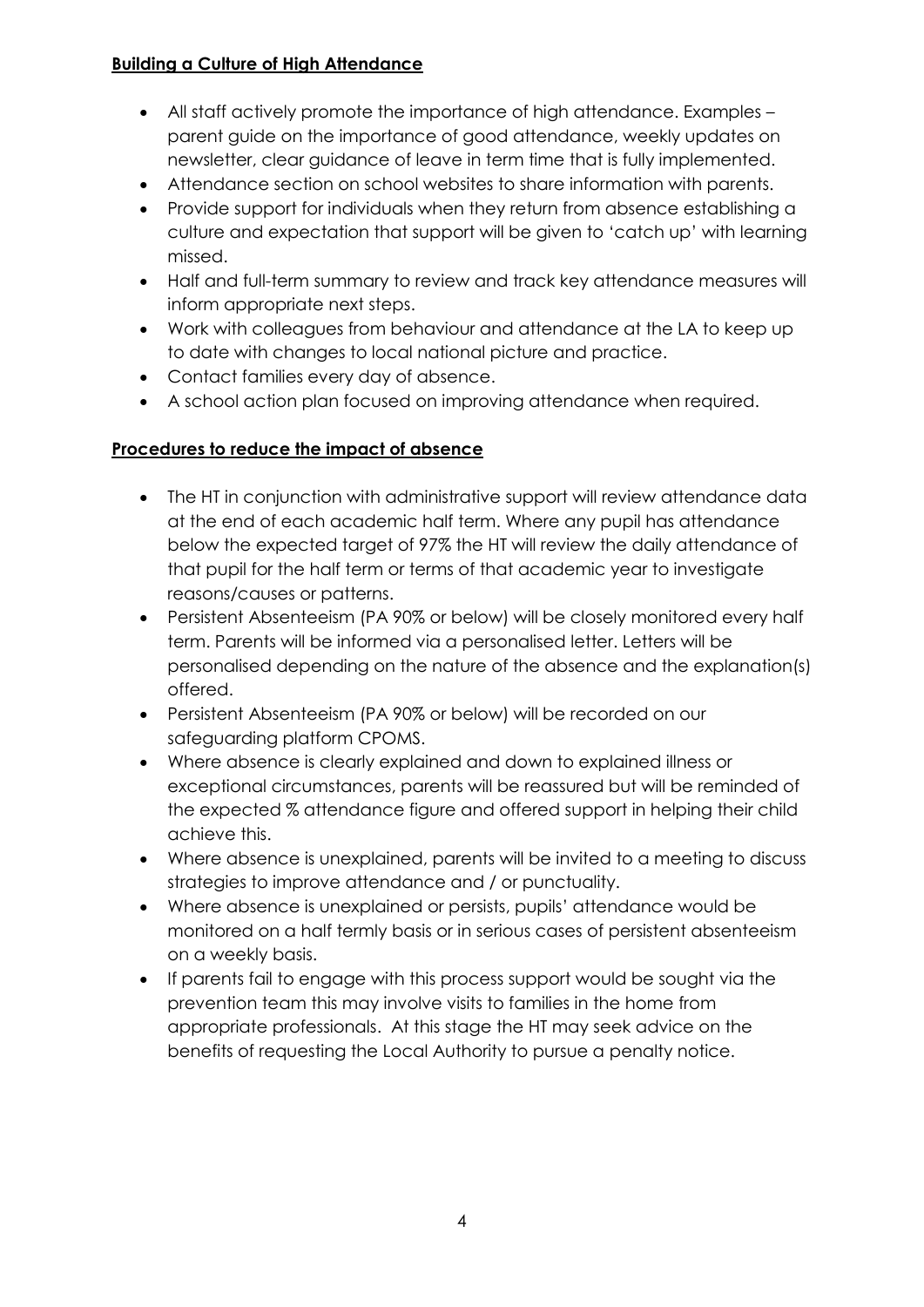#### **Missing from education**

#### **What 'children missing education' means**

All children of compulsory school age, regardless of their circumstances, are entitled to an efficient, full time education which is suitable to their age, aptitude and any special educational needs they may have. 'Children missing education' are those who are not registered at a school, not receiving a suitable education otherwise (i.e. Elective Home Education or alternative provision), are not regularly attending the school where they are a registered pupil or cease attending and/or their whereabouts or destination school is unknown. These children can be at significant risk of underachieving, being victims of harm, exploitation or radicalisation and in later life becoming NEET (not in education, employment or training).

Information sharing between parents, schools, the community and the local authority is therefore crucial to ensure that these children are kept safe and are receiving the education they are entitled to. In accordance with DfE Statutory guidance, Children Missing Education (Sept 2016) the Local Authority has effective tracking and enquiry systems in place and an appointed named person to whom schools, other agencies and the public can make referrals regarding children who they believe are missing from education. Joint reasonable enquiries can then be made as quickly as possible by schools and the LA. Joint working arrangements are also in place with agencies and services such as, Housing, Health, the Police, and other local authorities.

# **In all instances where the schools have concerns a child might be missing from education the HT or senior teacher will contact -**

## **Julie Hodges (CME coordinator):**

Tel: 01609 532477 or e-mail: [CME.Coordinator@northyorks.gov.uk](mailto:CME.Coordinator@northyorks.gov.uk) or [julie.hodges@northyorks.gov.uk](mailto:julie.hodges@northyorks.gov.uk)

This policy recognsies further information and guidance on children missing from education can be found at -

## **<http://cyps.northyorks.gov.uk/children-missing-education>**

#### **Leave During Term Time**

The law gives no entitlement to parents to take their child on holiday during term time.

# **Headteachers are only able to grant leave of absence in exceptional circumstances.**

The following are examples of the criteria for leave of absence, which may be considered as 'exceptional':

Service personnel returning from active deployment.